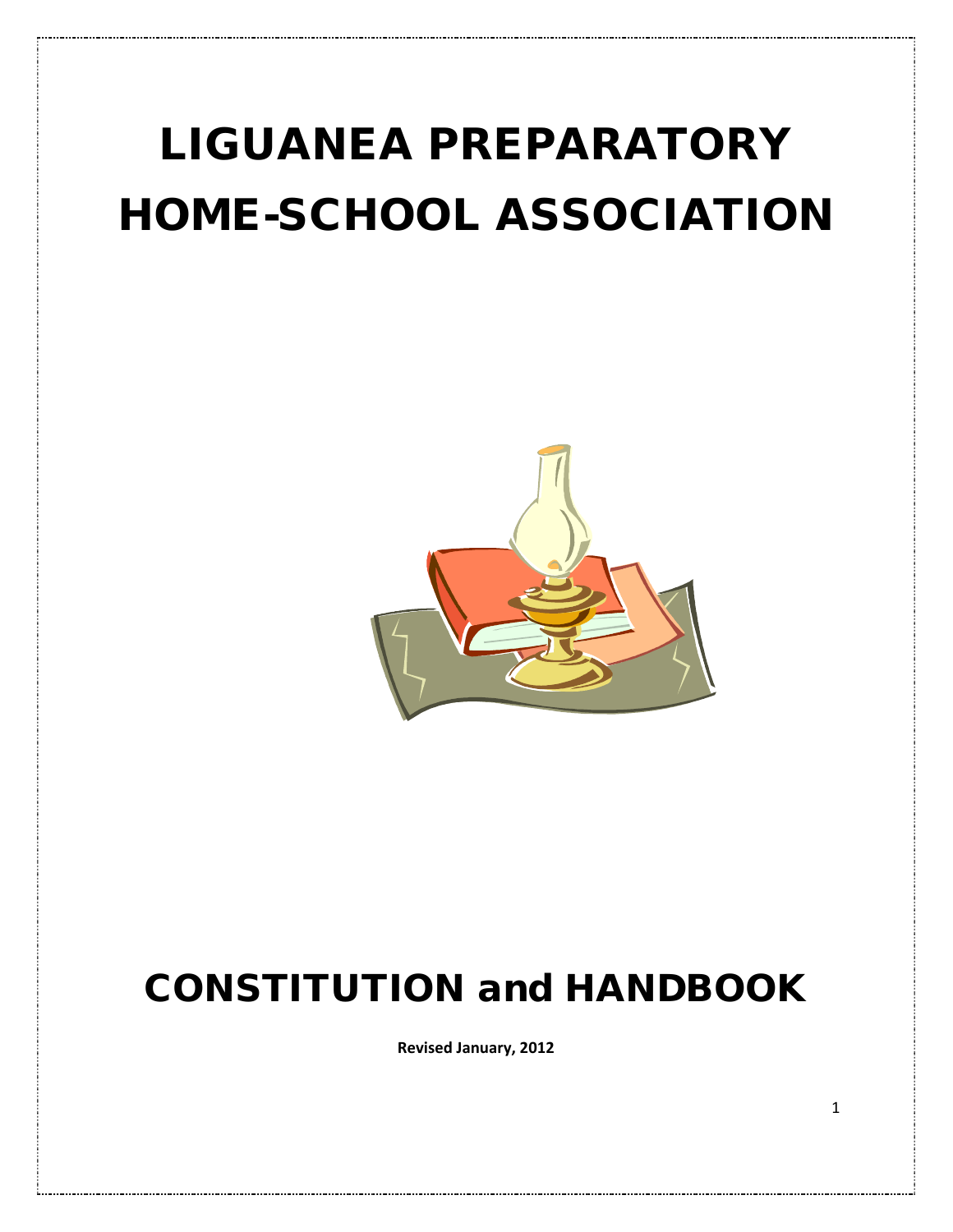# **LIGUANEA PREPARATORY HOME-SCHOOL ASSOCIATION**

# **CONSTITUTION and HANDBOOK**

This document shall be recognized as the Constitution and Handbook that will guide the affairs of the Liguanea Preparatory Home-School Association (HSA).

The roles and functions of this HSA will include:

- 1. Sharing at meetings, knowledge of the required standards, policies and targets of the Ministry of Education and Youth in order to help parents monitor students achievement and aid in their improvement.
- 2. Informing and educating parents about school development, parenting skills, and child development.
- 3. Lobby or advocating for reasonable changes on matters of particular interest such as school management, curriculum issues and programme expansion.
- 4. Encouraging the involvement of parent and public in the educational institutions of the nation.
- 5. Implementing special projects related to students or staff welfare, improvement of school facilities and mobilization of parents.
- 6. Supporting and representing the interests of children and youth before the school administration and any other organization that makes decisions that affect the students.
- 7. Promoting the welfare of the students and youth in schools, churches and wherever they gather or are involved.
- 8. Assisting the school through direct dialogue to produce satisfied clients.
- 9. Assisting parents in developing the skills they need for the proper upbringing of their children and by so doing, raise standards of home life. This assistance may involve parenting seminars and workshops.
- 10.Consulting with the school to help guide school development for example curricular development, disciplinary matters and extracurricular activities.
- 11. Acting as the forum through which differences between parents and teachers can be resolved amicably by mediation.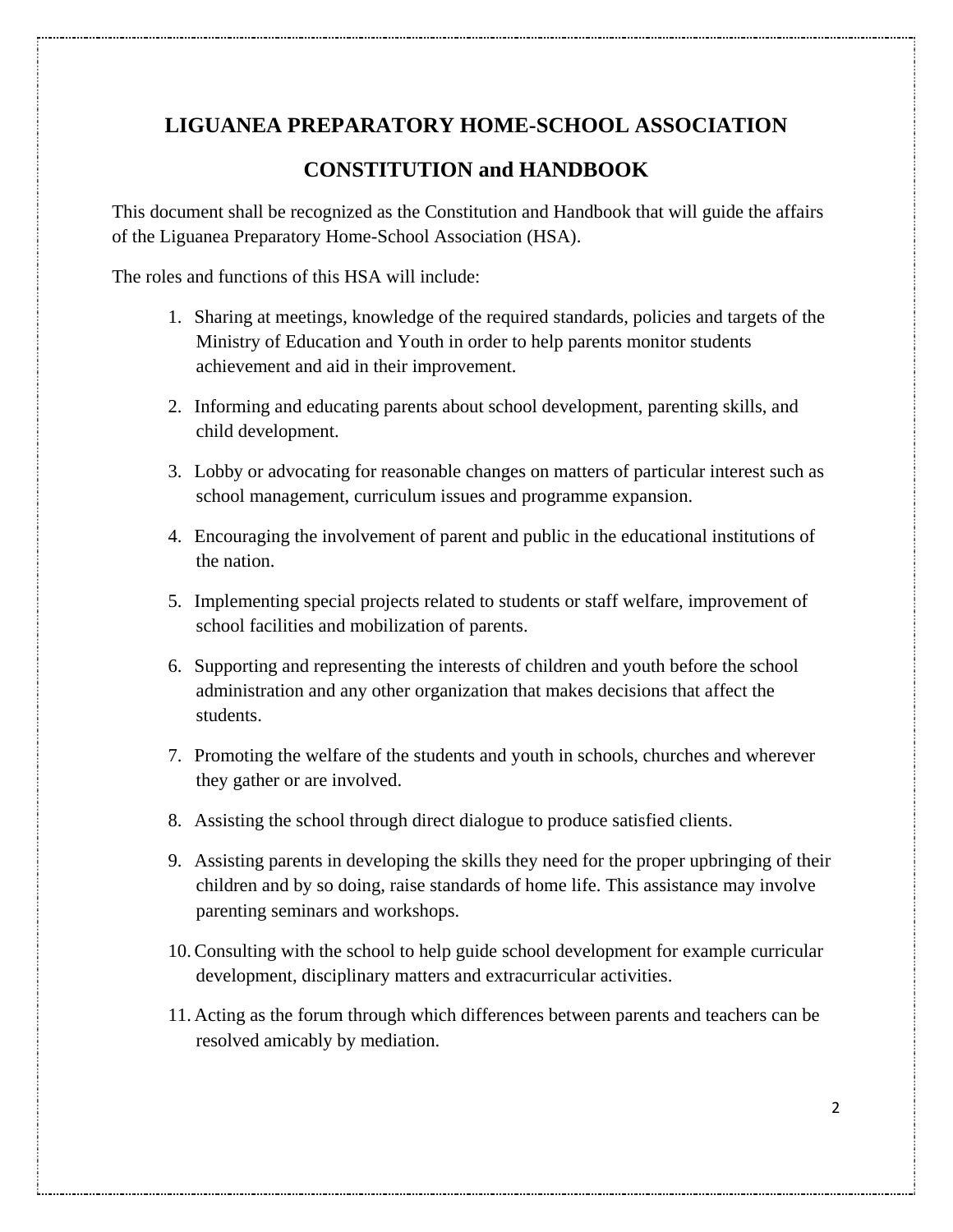12. Developing between educators and the general public a united effort that will secure for all children and youth the highest advantages in physical, mental, social and spiritual education.

# **Basic Policies of the Liguanea Preparatory HSA.**

The HSA shall be a non-commercial, non-profit, non-sectarian and non-partisan group. Nonprofit shall be interpreted to mean that all funds that are raised by the HSA shall serve the cause of the HSA and shall be used exclusively to further the objectives of the organization. No member of the group shall benefit financially from the funds. The HSA shall not endorse commercial products or trade in business. Neither shall it participate in, whether directly or indirectly, any political campaign on behalf of or in opposition to, any candidate for public office. The HSA must recognize that all people have the right to practise their own spiritual faith but should not advance or support any one religion or its beliefs.

The HSA shall work with the school to provide quality education for all the children and youth and seek to participate in the decision making process that establishes school policy.

The HSA must recognize that the legal responsibility to make decisions is delegated to the Board of Governor of the School. All legal matters must be referred to the Board of Governors of the school.

The HSA shall cooperate with other organizations and agencies concerned with child welfare, but persons representing a particular PTA shall make no commitment that binds the association without a HSA membership vote authorizing them to do so.

The HSA shall be bound by the laws of Jamaica as well as by the relevant policies of the Ministry of Education.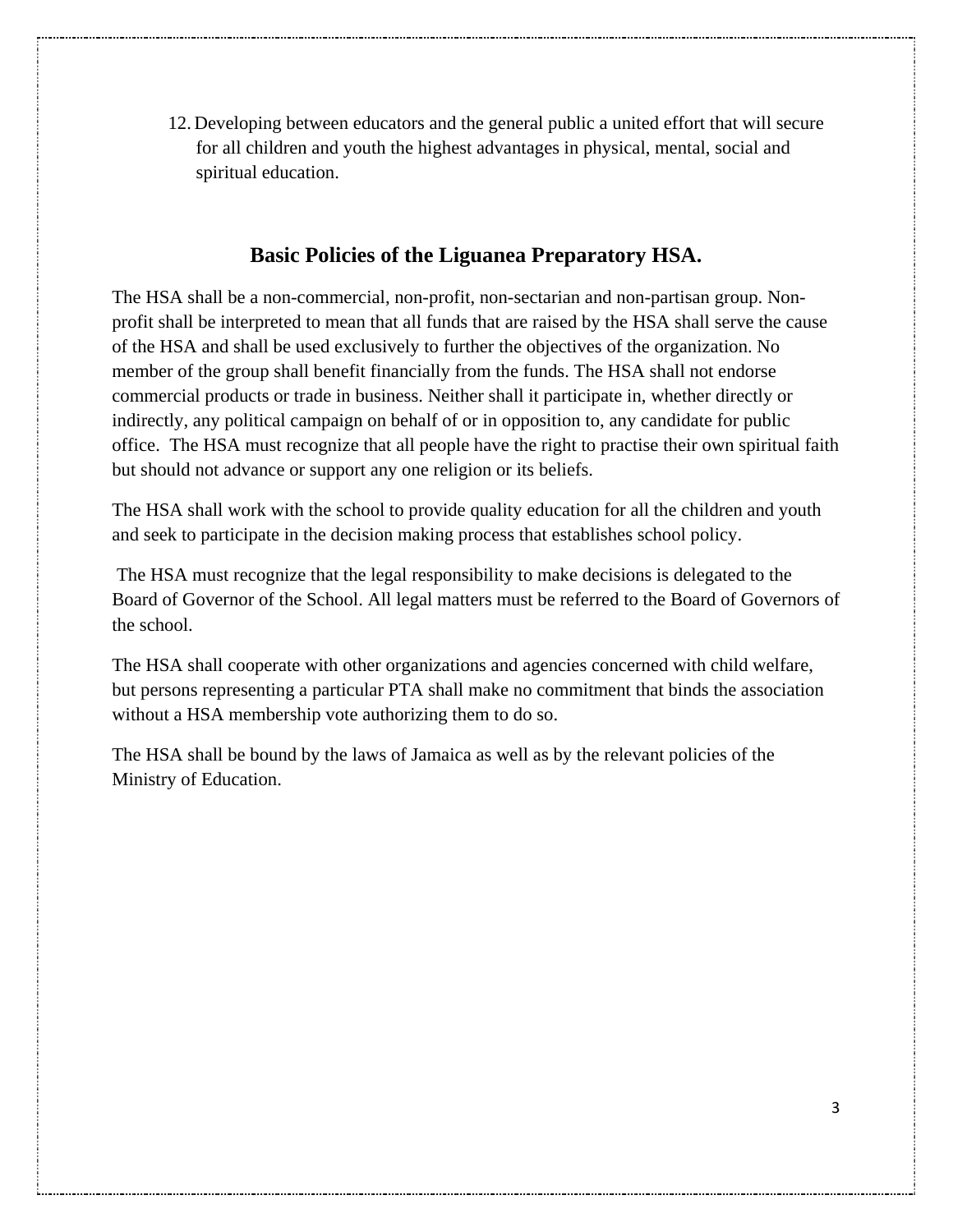

# **Organogram of the Liguanea Preparatory HSA Executive**

# **The Liguanea Preparatory HSA Executive and Membership**

At the Annual General Meeting (AGM) of the HSA, a new executive shall be elected by the general membership. This is done by persons in attendance proposing nominations for various posts. If the person accepts the nomination and it is seconded by another person then it is put to a vote and the nominee with the highest number of votes is elected to the post.

The Executive shall comprise of the President, the Vice President, Secretary, Assistant Secretary, Treasurer and Assistant Treasurer, Public Relations Officer and Assistant Public Relations Officer, School Principal, Academic Staff Representative and Class Representatives. Class Representatives and the Principal shall not be elected officers.

The Education Regulation requires that two members of the HSA represent the HSA on the Board of Governors. These person should be one the existing executive members and another person who has been elected to this post by the general membership. The general membership will comprise teachers, parents and guardians.

# **Term limits for Office**

The recommended term for office shall be one year for all elected officers. Some persons can be elected for more than one year to a maximum of two years. Rotation of officers is recommended to maintain vibrancy. New members usually bring new ideas and promote the growth of the HSA.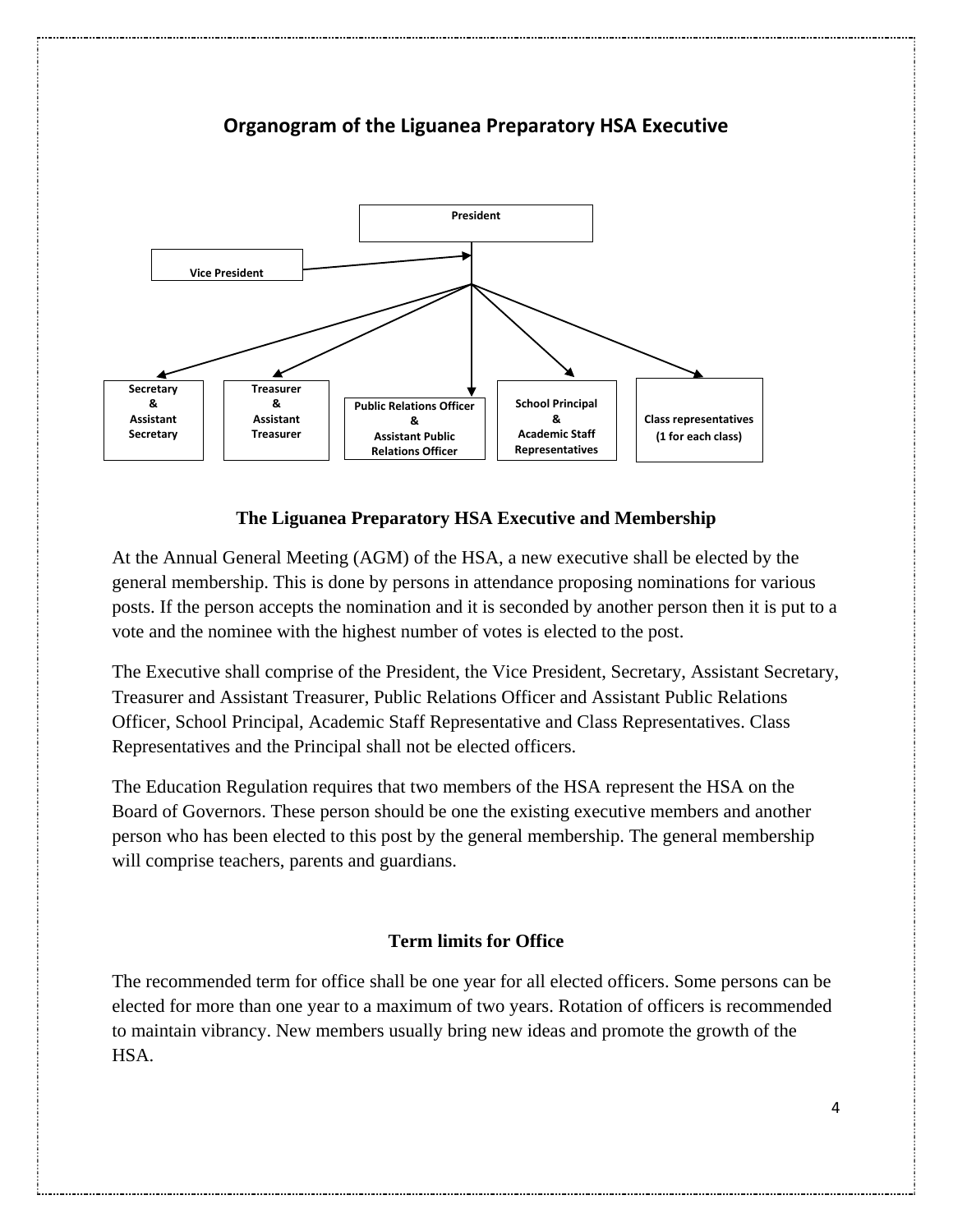#### **Quorum**

The business of the HSA shall be conducted by the minimum of a quorum of members. The quorum shall be equivalent to 25% of the student population. The business of the Executive shall be carried out with a quorum of 6 of its members.

#### **What the New President Should Do?**

Before meeting with the Executive for the first time, the new President should study the constitution and handbook and become familiar with HSA policies and positions, Ministry of Education policies and positions and meet with the school's Principal to discuss the school's plans for the year, including an improvement plan for the school.

#### **The First Meeting of the Executive – Orientation**

The first meeting of the Executive should be an orientation for all members. The orientation of the Executive should be used to:

- Determine-
	- The frequency of meetings
	- The number of meetings that the members are expected to attend
	- Dates and locations of meetings, that is convenient for the majority

#### • Review-

- The structure of the HSA
- Policies and procedures, bylaws and standing rules.
- What constitutes an effective school
- Procedures for reporting (written, oral or both), when due, what is included. Roles and responsibilities of executive members.

Attendance of executive meetings, and the procedures to follow if unable to attend.

- School improvement Plan and its implementation.
- Expect participation at Executive meetings, including homework when required, discussion, listening, voting; abiding by the supporting decisions.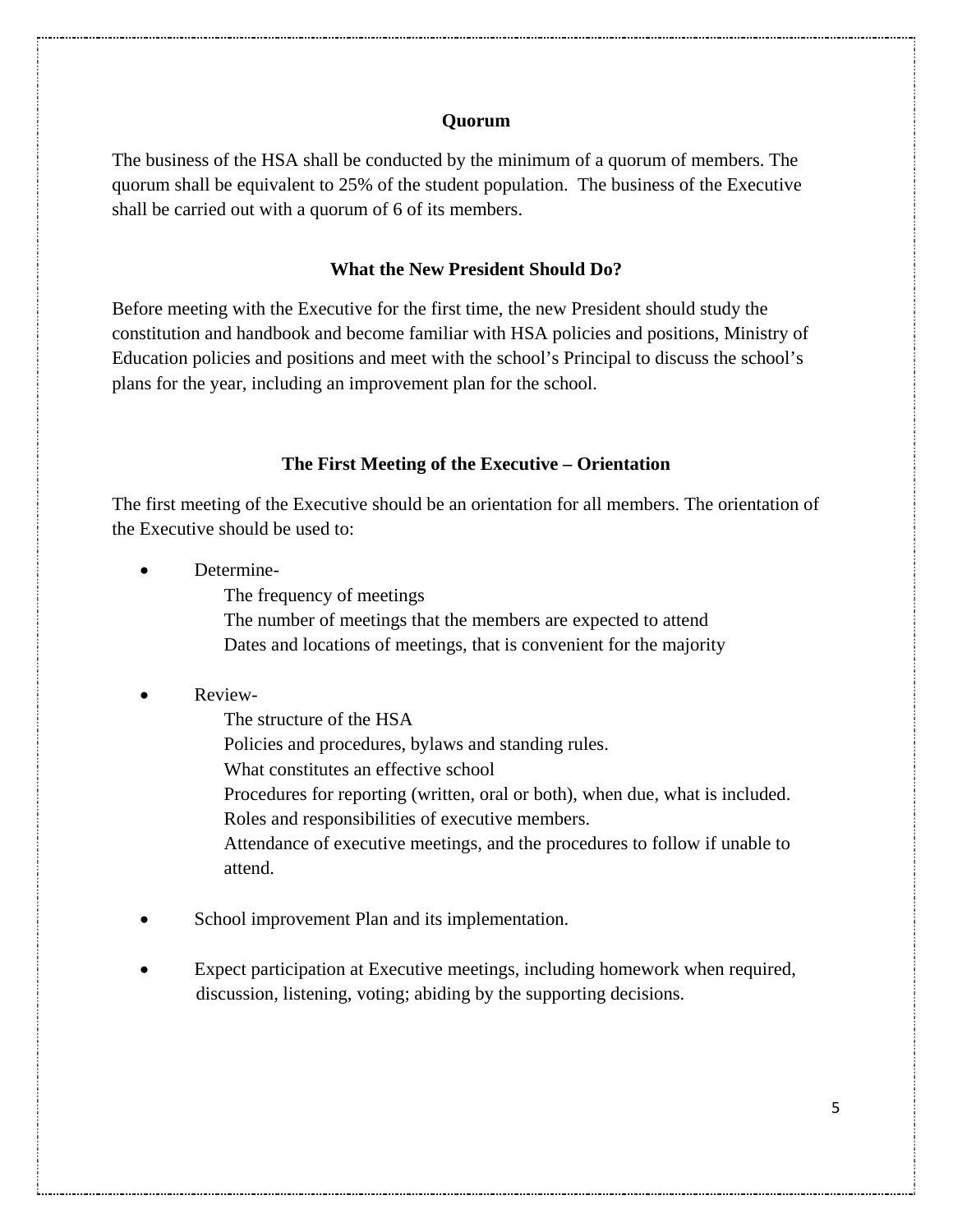#### **Membership: Who can be a Member?**

Membership in the Liguanea Preparatory HSA is generally limited to parents, guardians, and past parents along with teachers and administrators of the school. Representatives from school and community interest groups shall be granted membership upon due consideration by the HSA Executive. The HSA should ideally have one parent or guardian in its membership for every three students enrolled in the school. The HSA shall keep a list of members and their attendance.

#### **Basic Money Matters**

Dues should be set and approved at AGM and be reflected in the budget. The budget is prepared by the Treasurer and approved by the executive and ratified by the general membership.

There should be a bank account (current account) in the name of the HSA with four signatories. Ideally, two from the HSA school executive, including the President, and two from the school, including the Principal. Investments should only be done with the expressed approval of the executive. There should be an annual external audit of the accounts and the report presented to the general membership.

#### **Description of HSA Officer Positions**

#### **The President**

The President has duties both as presiding officer and as an administrative officer. The duties of a presiding officer are to be found in the section about meeting procedures on page. The administrative duties help the HSA to run smoothly. They include the following:

- Convening meetings;
- Representing the HSA on the School's Board;
- Leading the HSA in addressing the needs of children and school;
- Providing information to other officers and project chairmen and to the membership;
- Overseeing projects and programmes, delegating responsibilities as necessary;
- Developing positive interpersonal relationships with staff, HSA officer and general membership;
- Exercising responsibility in oversight financial operations of the HSA; and
- Allocating time to various tasks.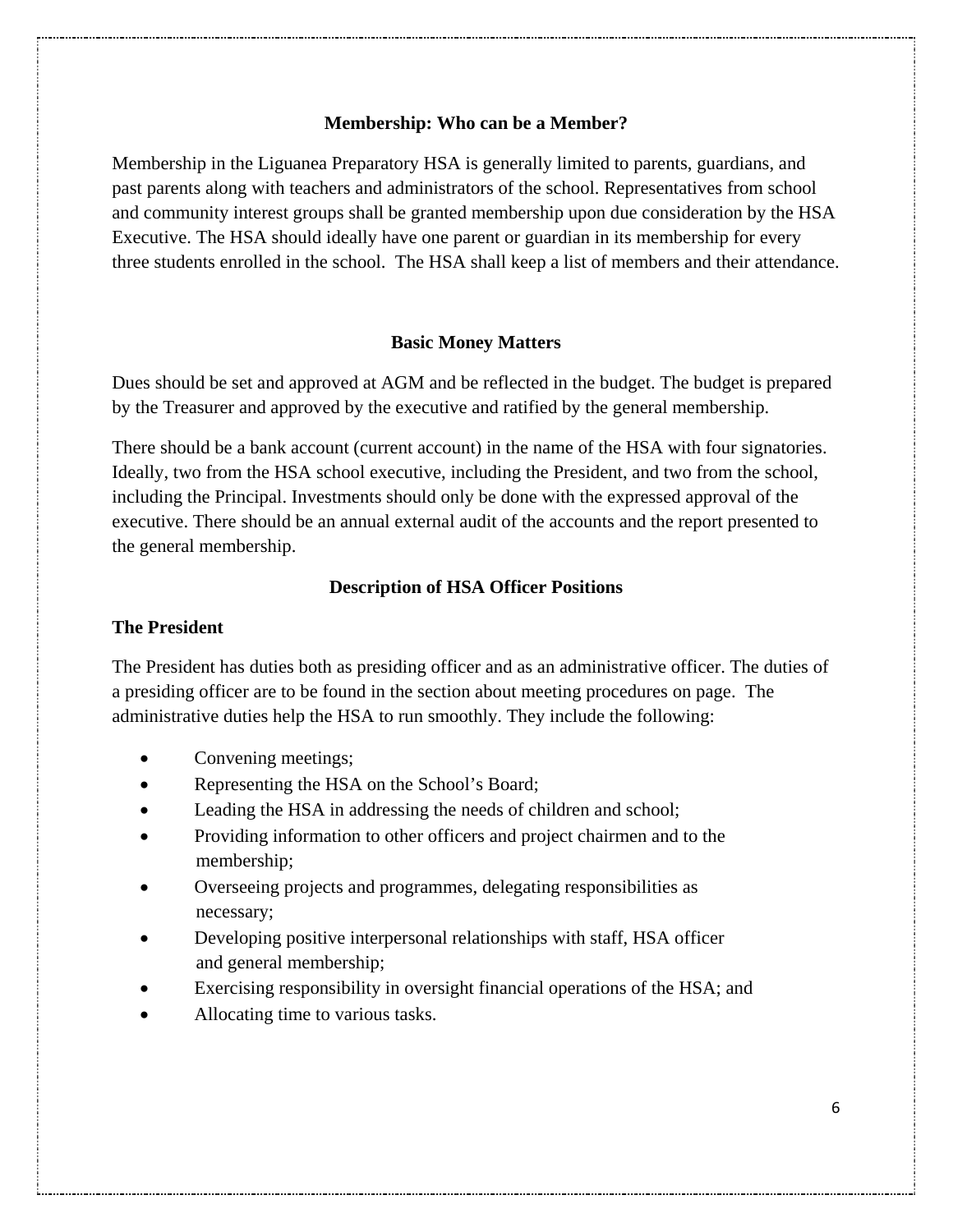#### **Vice President**

The Vice President may be asked to act in place of the President. A Vice-President does not have the authority to make the decision to assume the duties of the President. The vice-President usually acts as aide to the President. The means the President delegates certain responsibilities (for example, membership, fundraising etc.) to the Vice President. Because Vice Presidents may be asked to preside at meetings, they need to understand the responsibilities of a presiding officer. They also need a thorough understanding of the work of the association.

# **The Secretary**

The Secretary is the custodian of the HSA records. The bylaws provide for specific duties of the Secretary. Often the Secretary is responsible for sending out notices of all meetings to officers and members. The Secretary should also have on hand, for reference, at each meeting:

- The minute book containing all minutes;
- An approved copy of the HSA Constitution and Handbook;
- A current membership list;
- An up to date directory of executive members
- An agenda of the accepted order of business for the executive meetings and for general membership meetings;
- A copy of the budget for the year;
- A copy of the projected programmes and projects for the year; and
- The Attendance Register.

#### **Assistant Secretary**

The Assistant Secretary may be asked by the President or Vice President (in the absence of the President), to act in place of the Secretary. The Assistant Secretary does not have the authority to make the decision to assume the duties of the Secretary. The Assistant Secretary usually acts as aide to the Secretary.

#### **The Treasurer**

The Treasurer is the authorized custodian of the HSA funds. The Treasure should:

- Receive all money from persons delegated to collect or raise funds in an activity;
- Give a written receipt for funds received;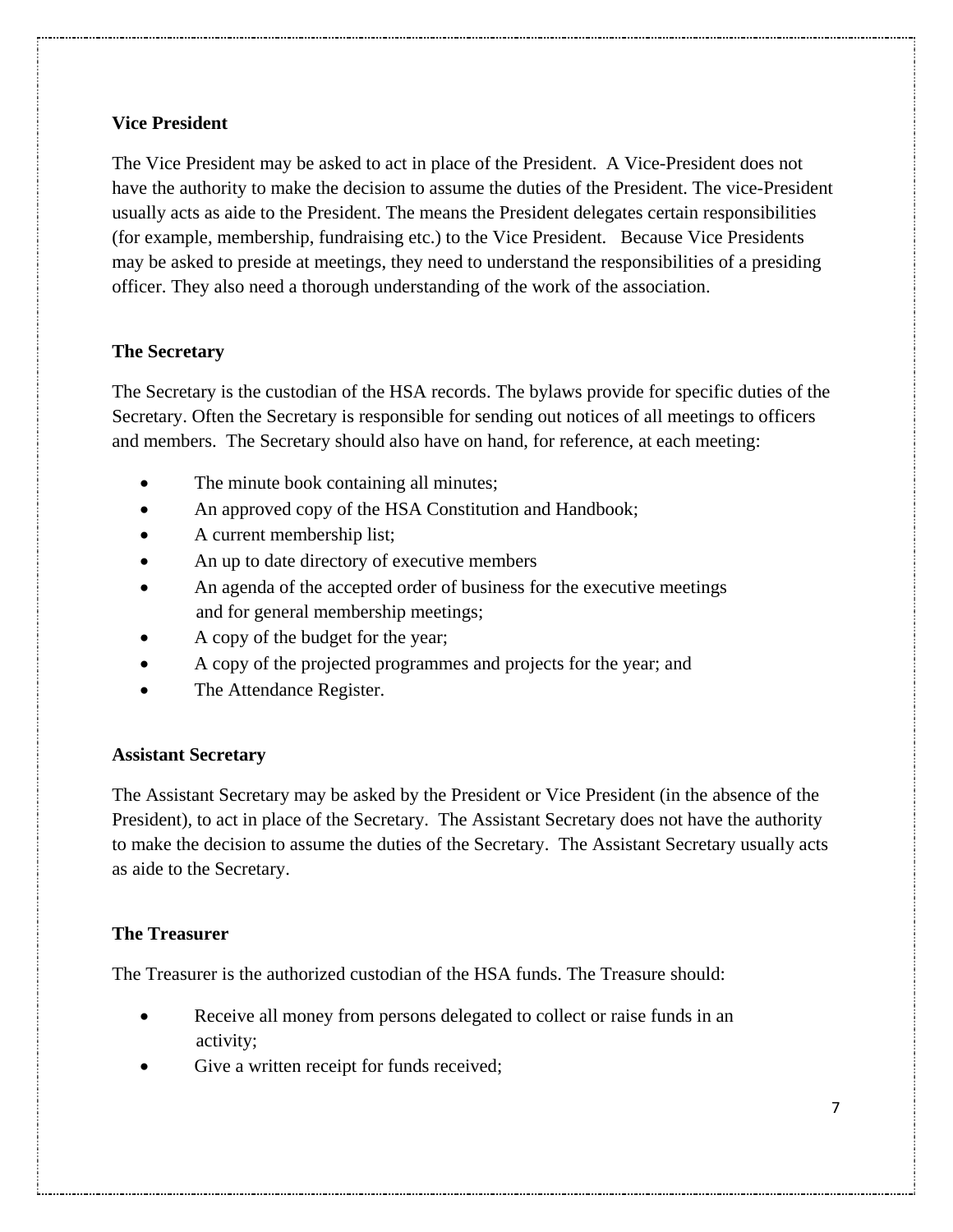- Deposit all money or ensure such deposit, all money, in the name of the association in a bank account as approved by the executive;
- Maintain an accurate record of all receipts and disbursements in a permanently bound ledger book;
- Pay, by cheque, all authorized bills;
- Submit a written financial statement at each executive meeting and at each general membership meeting. This statement must be recorded and filed in the Secretary's minutes; and
- Ensure strict accounting measures/procedures are developed and maintained for the chain of custody and banking of the funds of the HSA.

Occasionally, it may be necessary for other officers or members to handle HSA funds (i.e. cash from fundraising). In these cases, great care should be taken to avoid any appearance of careless or inappropriate handling of funds. For the protection of the HSA, the Treasurer should provide strict accounting procedures which known to all members. It will be good fiscal policy to appoint three people to (one bring the treasure, if available) to count and record the monies received from fundraising initiatives. The President should be given a copy of the written and signed record of the monies. It is especially important to do this if cash is involved.

The Treasurer or Assistant or President should immediately have the funds deposited in the bank. Money belonging to the HSA should not be held in the homes of any HSA officer.

# **Public Relations Officer**

The Public Relations Officer will be charged with the responsibility of engaging guests to address the HSA on several areas/topics of relevance. The Officer will also be responsible for assisting the school with public relations matters.

# **Assistant Public Relations Officer**

The Assistant Public Relations Officer may be asked by the President or Vice President (in the absence of the President), to act in place of the Public Relations Officer. The Assistant Public Relations Officer does not have the authority to make the decision to assume the duties of the Public Relations Officer. The Assistant Public Relations Officer usually acts as aide to the Public Relations Officer.

# **Class Representatives**

Class representatives shall act as a liaison among teachers, students and the HSA Executive.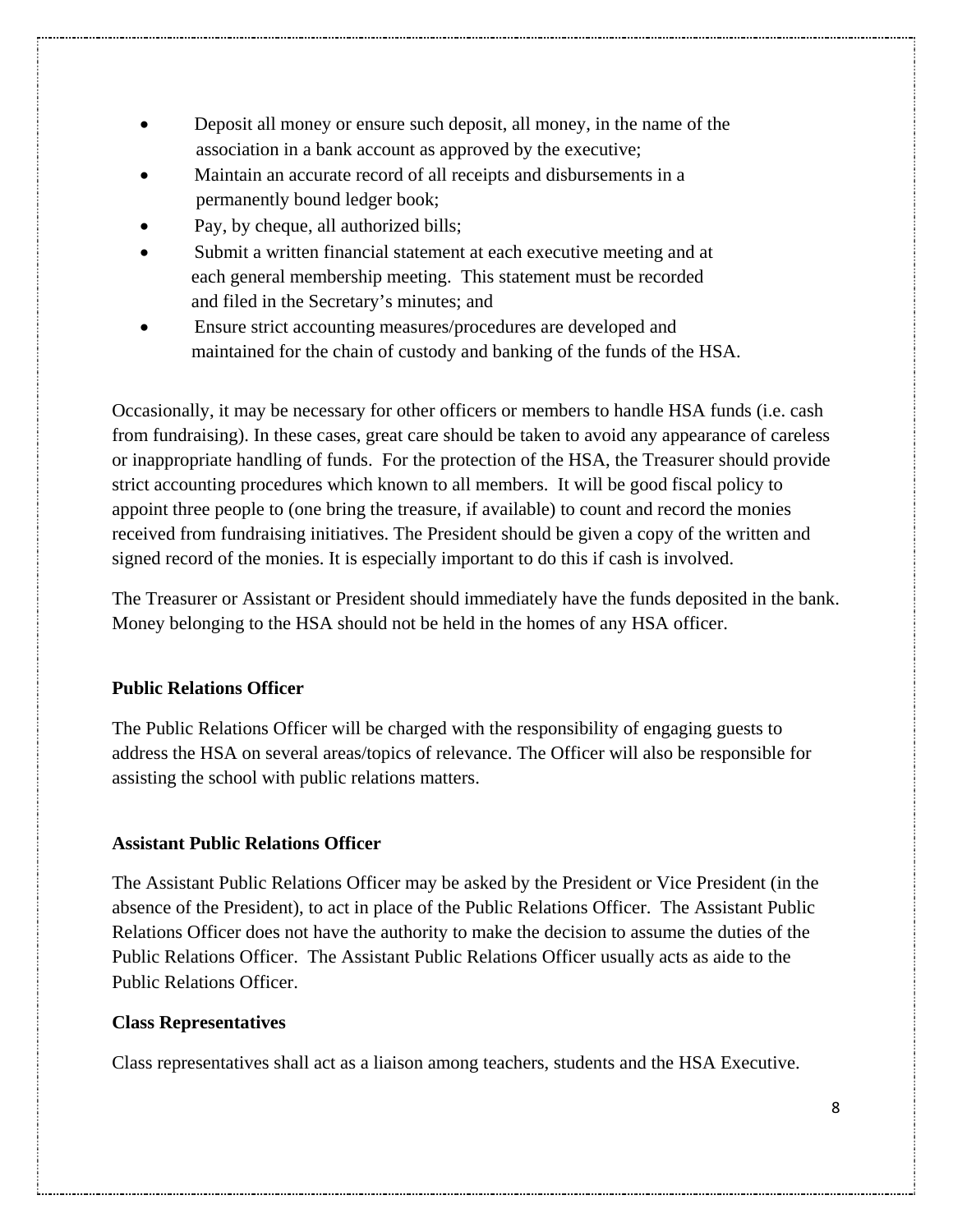#### **Meetings and meeting procedures**

The business of the HSA shall be conducted by the minimum of a quorum of members. The quorum shall be equivalent to 25% of the student population. The business of the Executive shall be carried out with a quorum of 6 of its members. At the beginning of each school year, there shall be an Executive meeting, which will be followed by an Annual General Meeting. Throughout the school year, at least one (1) meeting of the HSA Executive shall be held for each school term. At least one (1) meeting of the full membership shall be held during each school term of the school year. The dates and times of the meetings shall be decided and agreed on by the majority of the membership of HSA and the Executive, for respective meetings, at the start of each new school term. Under situations of emergency, emergency meetings shall be convened as appropriate.

An **agenda** is to be developed for all meetings and will establish the order of business. The business of the meeting shall follow the order of the agenda. Below is a sample agenda for an AGM. The format of this agenda may be adapted for other meetings.

#### **Sample Agenda for Annual General Meeting**

#### **AGENDA**

- *Call to Order*
- *Opening (Welcome and Prayer)*
- *Reading and confirmation of minutes*
- *Matters arising from minutes*
- *Report of the President*
- *Report of the Treasurer*
- *Report of the Principal*
- *Unfinished Business (from last meeting)*
- *New Business – Election of Officers*
- *Programme (entertainment, guest speaker etc)*
- *Announcements*
- *Adjournment*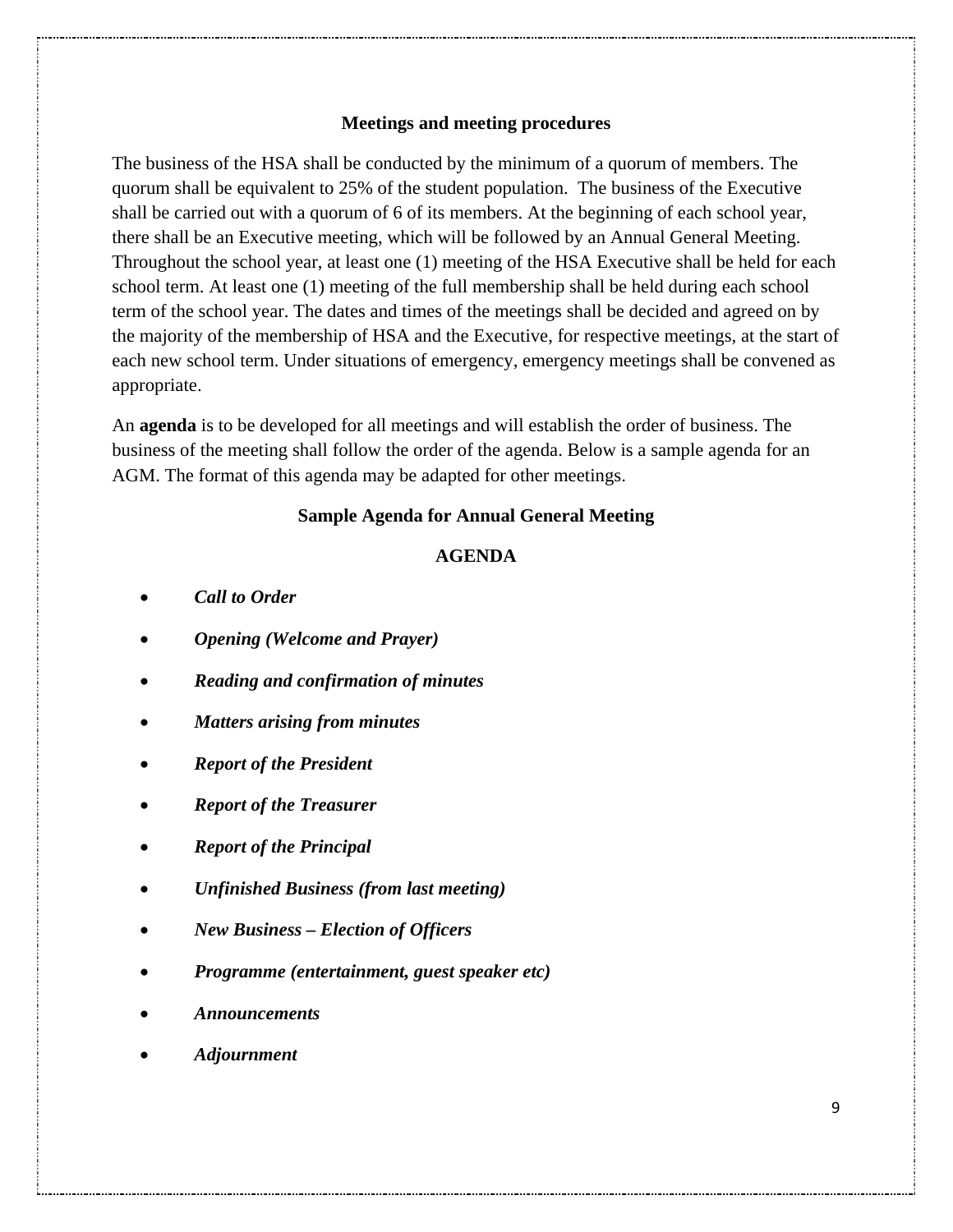The President shall be the presiding officer over the meeting to be held. In the absence of the President, the Vice President shall be the presiding officer. If a quorum is present the presiding officer shall call the meeting to order and proceed with business. The meeting should as much as possible start on time. It shall be important that the agenda is reviewed by members at the beginning of each meeting, giving members a chance to understand all proposed major topics, change or modify if necessary and then accept changes before the agenda is adopted.

The President shall refer to himself or herself impersonally as 'the chair'. In formal meetings of the general membership, the President should not express a personal view or opinion while presiding. The President shall facilitate the business of the meeting.

The minutes of the previous meeting shall be circulated to members as they arrive so they may be read before hand and the members will be able to participate meaningfully in matters arising from the minutes. It is important that the minutes reflect an accurate account of what occurred at the meeting. The minutes should be entered into the official "Minute log". The minutes should be brief and show action taken. The minutes of the meeting should show:

- The type of meeting (executive, general membership, special, committee, etc).
- The name of the school
- The name of the presiding officer and the Secretary, date, time and location of the meeting.
- For the general membership, meeting, a "Sign In" Attendance Register and for the executive committee meeting, a roll call of members.
- Topics of the programme, methods of presentation, names of participants, and important points covered; if there is to be a presentation
- Statements concerning the disposition of the minutes of the previous meeting (whether accepted or corrected by change, if any)
- Records of all motions, including the exact wording of the motion, the name of the member who introduced (made) the motion and what action was taken on the motion (Votes should be recorded with totals).
- Important statements from reports, including action to be taken
- Time of adjournment.

Confirmation of the minutes must be done by a person who was present at the last meeting at which the minutes were taken. The minutes may be seconded by any member.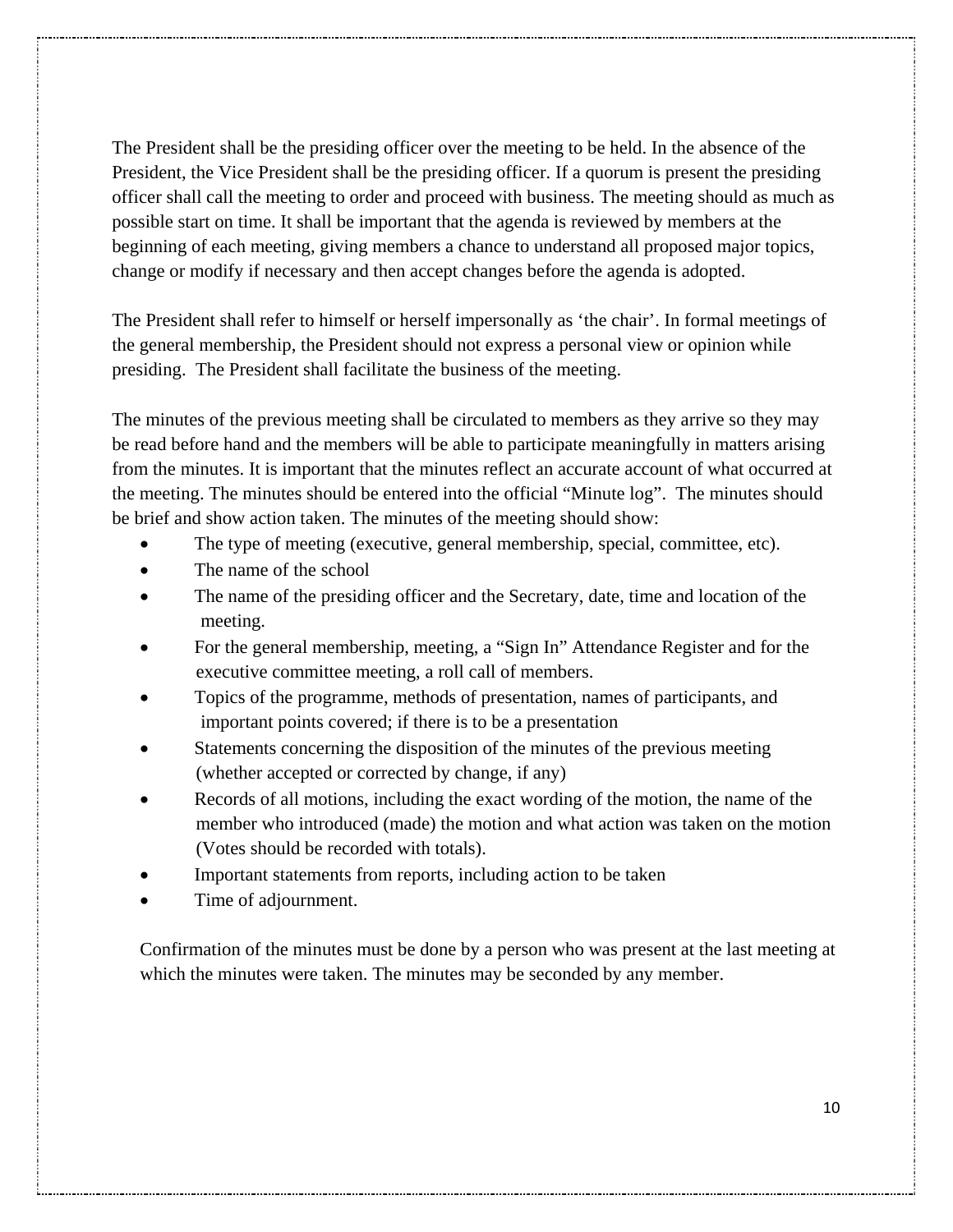### **Treasurer's Report**

The Treasurer's report should include:

- Balance of funds on hand at the date of the treasure's previous report
- List of receipts in detail, totals, and list of disbursements, itemized and totalled.
- Receipts and disbursements should be itemized to show the amount received or spent in each budget category. The totals per category should be compared to the budgeted amount.
- Balance of funds on hand at the date of current report.

#### **The Election of Officers**

The following are rules governing the election of the officers of the HSA.

- The President presides at the election meeting.
- The privilege of voting shall be limited to members of the association who are present and are on the membership register (parent or guardian).
- Election of officers is held at the Annual General Meeting and will come under 'new business' on the agenda. The President calls upon the Secretary to read the sections of the guide pertaining to nominations and elections.
- The President open the floor to nominations.
- The privilege of nominating from the floor is extended to members of the association who are present.
- The privilege of voting shall be limited to members of the association who are present and are on the membership register. The membership is not obligated to nominate the President or any current officer eligible to serve a second term, or to nominate automatically the Vice President for President. Each nominee must be evaluated independently and by the same criteria as all other nominees. The membership is obligated to seek out those eligible members who would best serve in a particular office.
- A nomination is required to be second and if the nominee wishes to decline he or she must do so before the nomination is seconded.